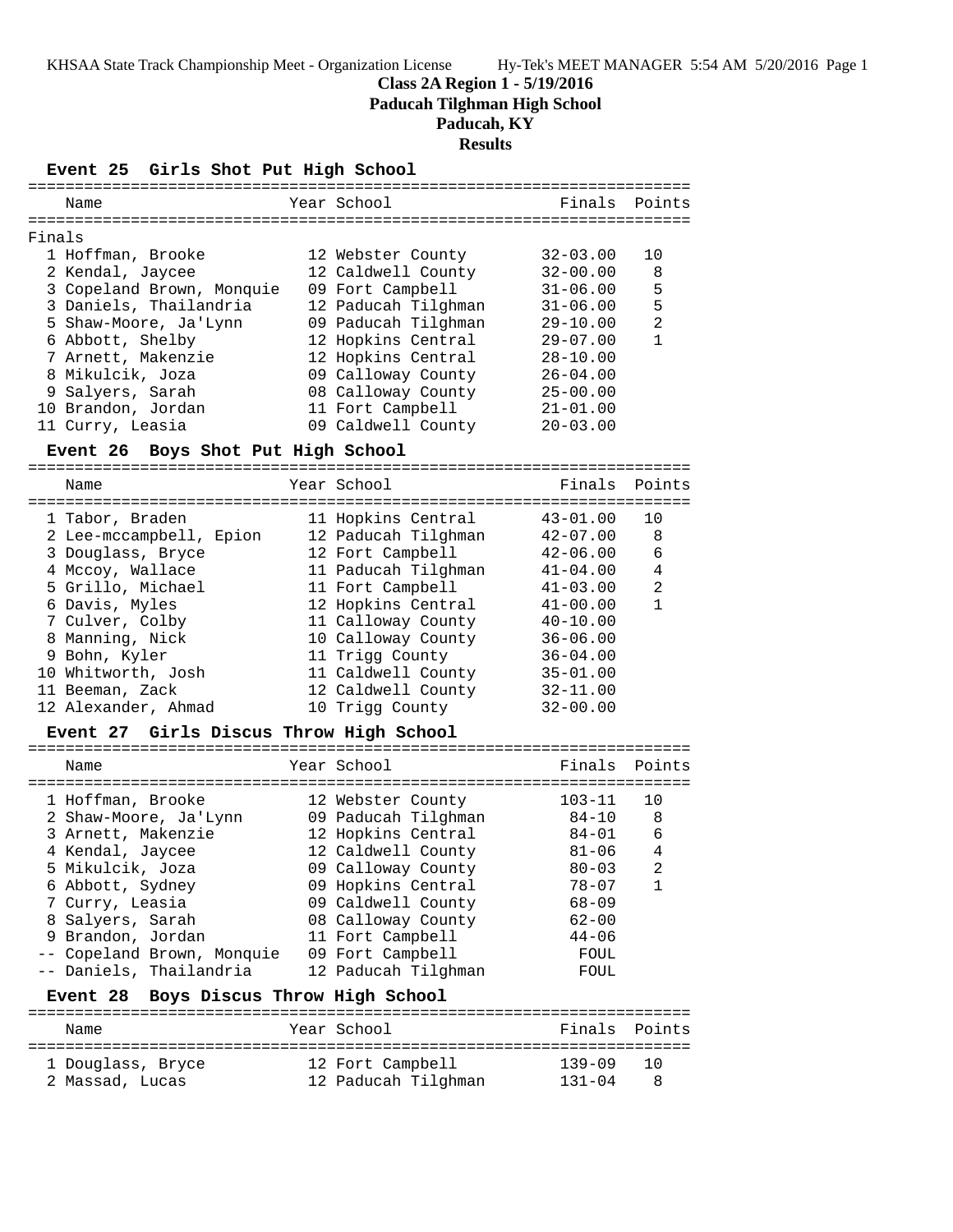**Class 2A Region 1 - 5/19/2016**

**Paducah Tilghman High School**

## **Paducah, KY**

#### **Results**

## **....Event 28 Boys Discus Throw High School**

| 3 Lamb, Garrick   | 11 Caldwell County  | $121 - 01$ | -6            |
|-------------------|---------------------|------------|---------------|
| 4 Tabor, Braden   | 11 Hopkins Central  | $112 - 04$ | 4             |
| 5 Belt, Parker    | 12 Paducah Tilghman | $111 - 10$ | $\mathcal{L}$ |
| 6 Whitworth, Josh | 11 Caldwell County  | $111 - 03$ | $\mathbf{1}$  |
| 7 Grillo, Michael | 11 Fort Campbell    | $99 - 07$  |               |
| 8 Posvic, Eli     | 11 Hopkins Central  | $93 - 10$  |               |
| 9 Bush, Tyson     | 10 Trigg County     | $90 - 04$  |               |
| 10 Bohn, Kyler    | 11 Trigg County     | $85 - 02$  |               |
|                   |                     |            |               |

### **Event 29 Girls Long Jump High School**

=======================================================================

| Name                   | Year School         | Finals Points |                |
|------------------------|---------------------|---------------|----------------|
|                        |                     |               |                |
| 1 Lowe, Lily           | 12 Calloway County  | $16 - 05.00$  | 10             |
| 2 Starks, Le China     | 09 Paducah Tilghman | $15 - 08.00$  | 8              |
| 3 Balmer, Maddie       | 12 Calloway County  | $15 - 07.00$  | 6              |
| 4 Franklin, April      | 11 Fort Campbell    | $15 - 06.00$  | 4              |
| 5 Millikan, Brantarius | 10 Paducah Tilghman | $15 - 00.00$  | $\mathfrak{D}$ |
| 6 Norton, Carolyn      | 10 Hopkins Central  | $14 - 03.00$  |                |
| 7 Clark, Cali          | 11 Caldwell County  | $12 - 09.00$  |                |
| 8 Ward, Jasmine        | 09 Fort Campbell    | $12 - 00.00$  |                |
| 9 Roy, Rylie           | 09 Webster County   | $11 - 04.00$  |                |

### **Event 30 Boys Long Jump High School**

======================================================================= Name The Year School Team Points Points ======================================================================= 1 Prather, Jordan 12 Paducah Tilghman 20-03.50 10 2 Austin, Bruce 12 Hopkins Central 20-02.00 8 3 McEwen, Sayveon 12 Paducah Tilghman 19-09.00 6 4 Bobo, Christian 10 Calloway County 19-04.00 4 5 Bingham, KiRome 10 Trigg County 18-00.50 2 6 Poole, Desmond 12 Fort Campbell 18-00.00 1 7 Keeilng, Austin 09 Fort Campbell 17-07.50 8 Cowan, Tyler 09 Union County 16-06.00 9 Busbey, Grady 09 Webster County 11-09.50

### **Event 31 Girls Triple Jump High School**

| Name                                       | Year School                               | Finals Points                |                     |
|--------------------------------------------|-------------------------------------------|------------------------------|---------------------|
| 1 Glynn, Haley                             | 11 Calloway County                        | $33 - 04.00$                 | 1 O                 |
| 2 Starks, Le China<br>3 Beckwith, Aosha    | 09 Paducah Tilghman<br>08 Fort Campbell   | $33 - 00.00$<br>$32 - 02.00$ | -8<br>6             |
| 4 Gesler, Eleri<br>5 Fallon-Mcray, Kenajah | 10 Calloway County<br>10 Fort Campbell    | $31 - 06.00$<br>$30 - 09.00$ | $\overline{4}$<br>2 |
| 6 Clark, Cali                              | 11 Caldwell County                        | $28 - 06.00$                 | $\mathbf{1}$        |
| -- Laster, Detysha<br>-- Foster, Abigail   | 11 Paducah Tilghman<br>11 Hopkins Central | FOUL<br>FOUL                 |                     |
|                                            |                                           |                              |                     |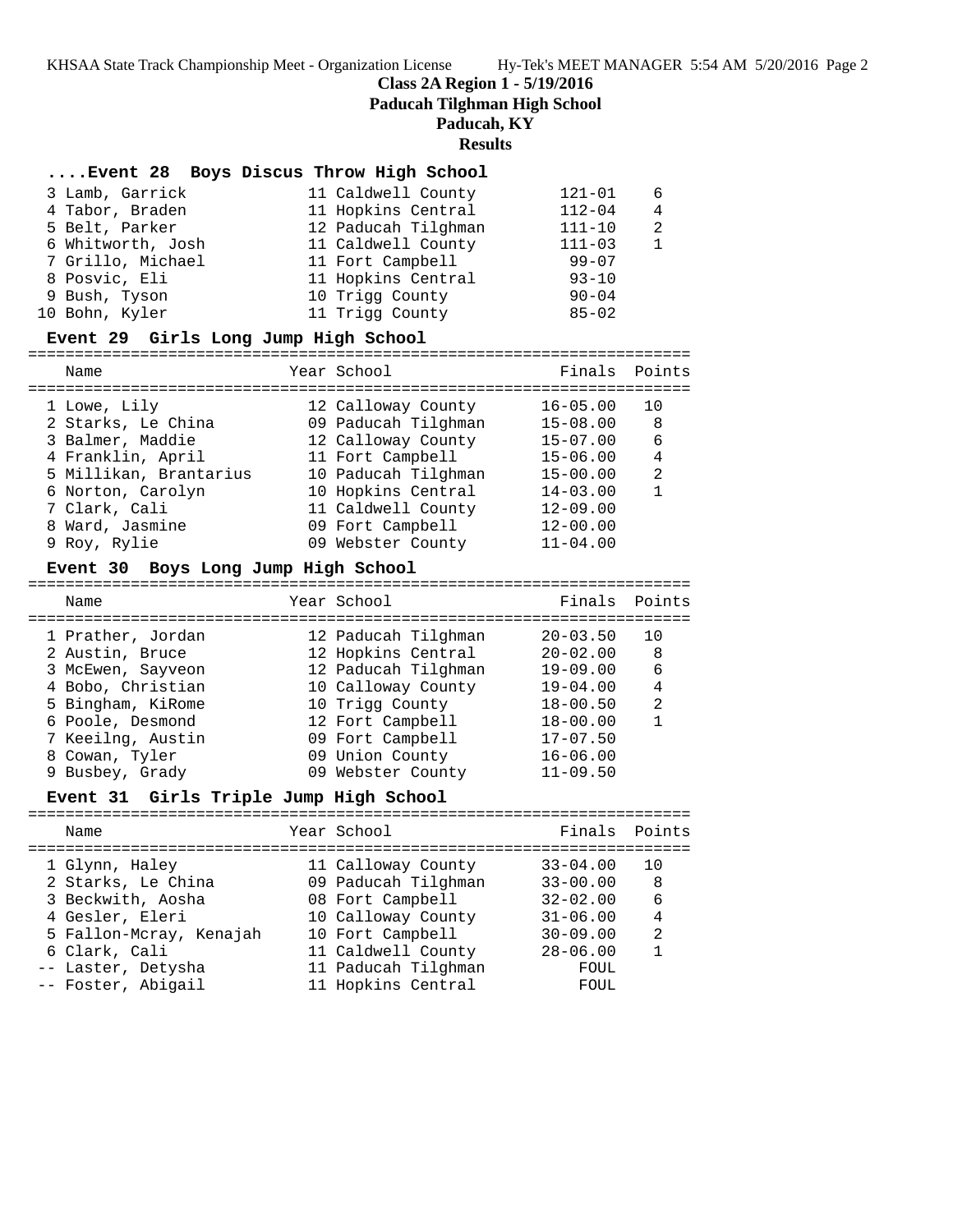**Class 2A Region 1 - 5/19/2016**

**Paducah Tilghman High School**

## **Paducah, KY**

**Results**

### **Event 32 Boys Triple Jump High School**

| Name                | Year School         |              | Finals Points |
|---------------------|---------------------|--------------|---------------|
| 1 Marshall, Quenten | 12 Paducah Tilghman | $42 - 00.00$ | 10            |
| 2 Alexis, Jahret    | 12 Fort Campbell    | $41 - 10.00$ | 8             |
| 3 Pruitt, Phillip   | 11 Paducah Tilghman | $40 - 09.00$ | 6             |
| 4 Keeilng, Austin   | 09 Fort Campbell    | $40 - 05.00$ | 4             |
| 5 Bingham, KiRome   | 10 Trigg County     | $36 - 06.00$ | 2             |
| 6 Cowan, Tyler      | 09 Union County     | $34 - 06.00$ | 1             |
|                     |                     |              |               |

### **Event 33 Girls High Jump High School**

======================================================================= Name Tear School Tear School Finals Points ======================================================================= 1 Lowe, Lily 12 Calloway County 5-06.00 10 2 Kean, Kallie 10 Fort Campbell 4-06.00 8 xo + no misses 3 Jackson, Ellie 08 Calloway County J4-06.00 6 xo + 3 misses 4 Donelson, Miriah 12 Paducah Tilghman 4-04.00 4 5 Pederzo, Veronica 12 Paducah Tilghman 4-02.00 1.50 5 Beaven, Courtlyn 09 Union County 4-02.00 1.50 7 Ellis, Emmie 07 Fort Campbell 4-00.00

### **Event 34 Boys High Jump High School**

======================================================================= Name Tear School Tear School Finals Points ======================================================================= 1 Marshall, Quenten 12 Paducah Tilghman 6-00.00 10 2 Burgett, Mason 11 Hopkins Central 5-08.00 8 o 3 Poole, Desmond 12 Fort Campbell J5-08.00 5 xo o o 3 Robertson, Kevin 10 Calloway County J5-08.00 5 xo o 5 Cowan, Tyler 09 Union County 5-06.00 2 6 Mize, Kade 08 Calloway County 5-02.00 1 -- Keeilng, Austin 09 Fort Campbell NH

### **Event 35 Girls Pole Vault High School**

| Name                  | Year School         | Finals Points |    |            |
|-----------------------|---------------------|---------------|----|------------|
|                       |                     |               |    |            |
| 1 Summers, Megan      | 09 Paducah Tilghman | $8 - 06.00$   |    | XO         |
| 2 Wagner, Brianna     | 11 Paducah Tilghman | $J8 - 06.00$  | -8 | <b>XXO</b> |
| 3 Schroeder, Madison  | 11 Calloway County  | $7 - 00.00$   | 6  |            |
| 4 Wood, Kaitlin       | 11 Fort Campbell    | $6 - 00.00$   | 4  |            |
| -- Cervantes, Kaitlyn | 08 Fort Campbell    | NΗ            |    |            |

## **Event 36 Boys Pole Vault High School**

======================================================================= Name The Year School The Finals Points ======================================================================= 1 Myers, Travis 11 Paducah Tilghman 13-00.00 10 2 Edwards, Dylan 10 Fort Campbell 12-06.00 8 3 Ellington, J'Hari 10 Paducah Tilghman 12-00.00 6 4 Sylvia, Gavin 10 Fort Campbell 8-06.00 4